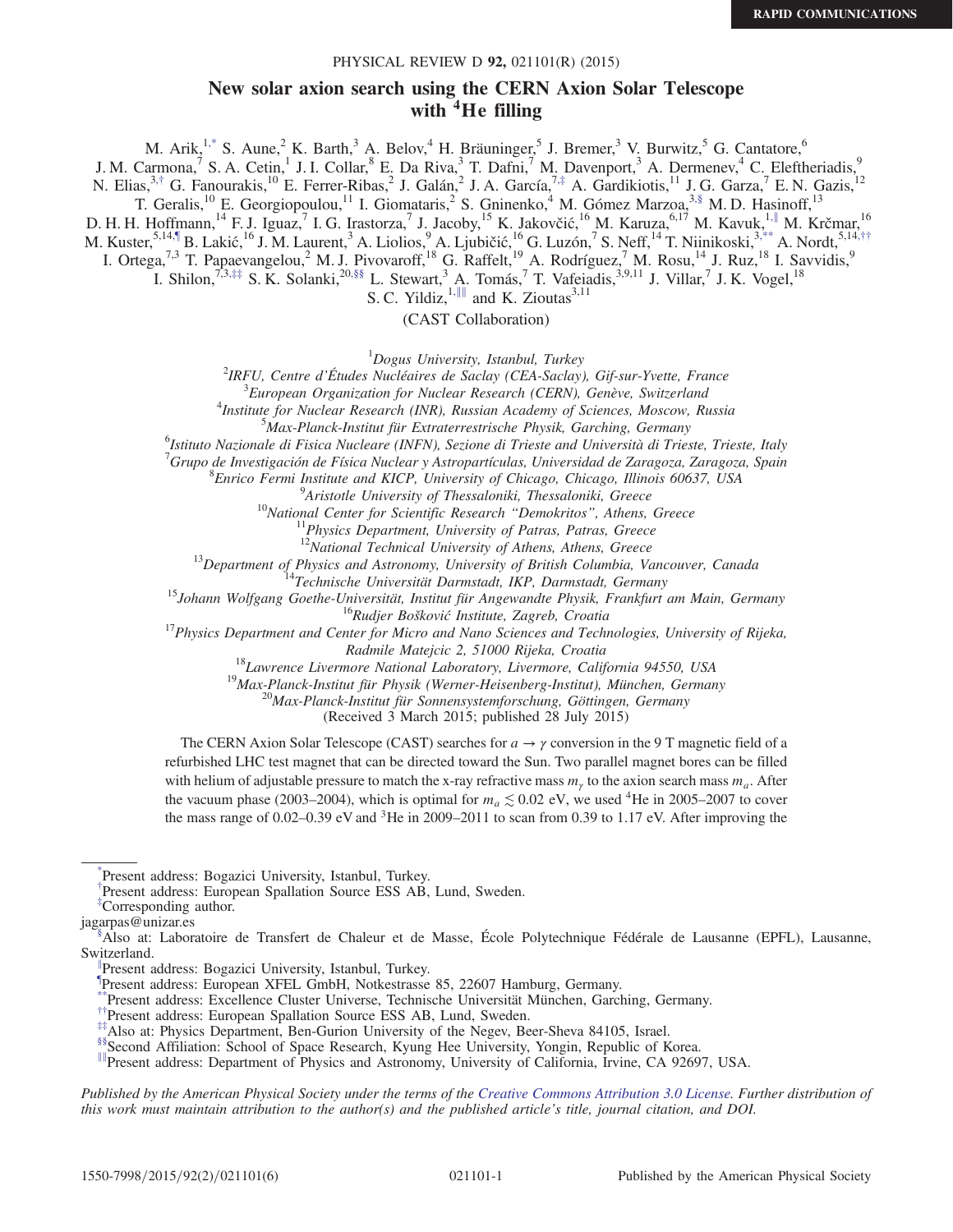### M. ARIK et al. PHYSICAL REVIEW D 92, 021101(R) (2015)

detectors and shielding, we returned to <sup>4</sup>He in 2012 to investigate a narrow  $m_a$  range around 0.2 eV ("candidate setting" of our earlier search) and 0.39–0.42 eV, the upper axion mass range reachable with <sup>4</sup>He, to "cross the axion line" for the KSVZ model. We have improved the limit on the axion-photon coupling to  $g_{\alpha\gamma}$  < 1.47 × 10<sup>-10</sup> GeV<sup>-1</sup> (95% C.L.), depending on the pressure settings. Since 2013, we have returned to the vacuum and aim for a significant increase in sensitivity.

DOI: [10.1103/PhysRevD.92.021101](http://dx.doi.org/10.1103/PhysRevD.92.021101) PACS numbers: 95.35.+d, 07.85.Nc, 14.80.Va, 84.71.Ba

## <u>I. I. I. II. I. I. I. II</u>.

The low-energy frontier of elementary particle physics [\[1](#page-4-0)–6] includes numerous experimental efforts, ranging from the search for neutrinoless double beta decay and searches for nucleon and electron electric dipole moments all the way to searches for new low-mass bosons. The best-motivated case for the latter remains the axion, the pseudo-Nambu-Goldstone boson of a new broken global  $U(1)$  symmetry, that is required in the context of the Peccei-Quinn mechanism to explain why CP-violating effects are extremely small or absent in QCD [\[7,8\].](#page-4-1) The axion is also an excellent candidate for the cold dark matter of the universe [\[9\]](#page-4-2) and ongoing experimental searches as well as new efforts have recently gained fresh momentum [\[10](#page-4-3)–23]. On the other hand, the phenomenology of axions has inspired the proposition of axionlike particles (ALPs) and other WISPs (weakly interacting sub-eV particles) with additional theoretical motivations from string theory and cosmology. Experimental searches for low-mass bosons include precision searches for new long-range forces [\[24](#page-5-0)–27] and oscillating nucleon electric dipole moments [\[28](#page-5-1)–30].

The most promising technique to search for axions to date remains Sikivie's idea to use the two-photon vertex of axions or ALPs and look for their conversion to photons in a strong external magnetic field B (also referred to as the Primakoff effect) [\[31\]](#page-5-2). The smallness of the coupling strength  $g_{a\gamma}$  can be overcome by coherent conversion in a macroscopic volume. For more than ten years, the CERN Axion Solar Telescope (CAST) has pursued this idea in the form of a large axion helioscope [\[32](#page-5-3)–36]. Earlier helioscope searches were conducted in Brookhaven [\[37\]](#page-5-4) and Tokyo [\[38](#page-5-5)–40]. In CAST, a refurbished LHC dipole magnet (length 9.26 m, field strength 9.0 T) is mounted to follow the Sun for approximately 1.5 h at both sunrise and sunset. In this way various x-ray detectors at both ends of the magnet are used to look at the Sun.

For a fixed axion-photon coupling strength  $g_{av}$ , the  $a-\gamma$ conversion probability decreases when the a-γ oscillation length becomes smaller than the magnet length, which limits CAST's sensitivity to an axion mass range  $m_a \lesssim 0.02$  eV. For larger  $m_a$  values, the transition rate can be restored by providing photons with a refractive mass using a low-Z gas filling [\[41\].](#page-5-6) The gas density (i.e. pressure) defines the search mass and one needs to step through many pressure settings to search a broad  $m_a$  range.

CAST has taken data since 2003 and produced the exclusion plot shown in Fig. [1](#page-1-0). The vacuum phase (2003–2004) achieved the best sensitivity up to  $m_a \sim$  $0.02$  eV because of the long exposure time. With  ${}^{4}$ He filling (2005–2007), the maximum search mass was extended to  $\sim$ 0.4 eV, corresponding to the <sup>4</sup>He vapor pressure at cryogenic temperatures. With <sup>3</sup>He in 2009– 2011 we finally reached 1.17 eV, which exceeds the cosmological hot dark matter limit for axions [\[42](#page-5-7)–47]. For  $m_a > 0.6$  eV our <sup>3</sup>He search has reached the "axion" line" for a typical hadronic axion model [\[48,49\]](#page-5-8) ( $E/N = 0$ , see Fig. [1](#page-1-0)), i.e., the locus of  $g_{a\gamma}$  vs  $m_a$  which is motivated by QCD axions, as opposed to more general ALPs.

To make the experimental progress pushing the sensitivity to lower coupling constants of Fig. [1](#page-1-0), a much larger helioscope, the International Axion Observatory (IAXO) [\[53](#page-5-9)–55], has been envisioned and, for very small  $m_a$ , a large-scale photon-regeneration experiment ALPS-II [\[56\]](#page-5-10) has been put forward. Until these next-generation projects

<span id="page-1-0"></span>

FIG. 1 (color online). Exclusion regions in the  $m_a-g_{a\gamma}$  plane achieved by CAST in the vacuum phase  $[32,33]$  and with  ${}^{4}$ He [\[34\]](#page-5-11) and <sup>3</sup>He [\[35,36\]](#page-5-12) filling. We also show constraints from horizontal branch (HB) stars [\[50,51\]](#page-5-13) (a similar limit stems from blue-loop suppression in massive stars [\[52\]](#page-5-14)), and the hot dark matter (HDM) bound [\[42](#page-5-7)–47]. The yellow band represents typical theoretical models with  $|E/N - 1.95| = 0.07$ –7. The green solid line corresponds to  $E/N = 0$  as in the KSVZ model [\[48,49\],](#page-5-8) a typical hadronic axion model. In red we show our new limits near  $m_a = 0.2$  and 0.4 eV from our 2012 data-taking campaign with <sup>4</sup>He gas.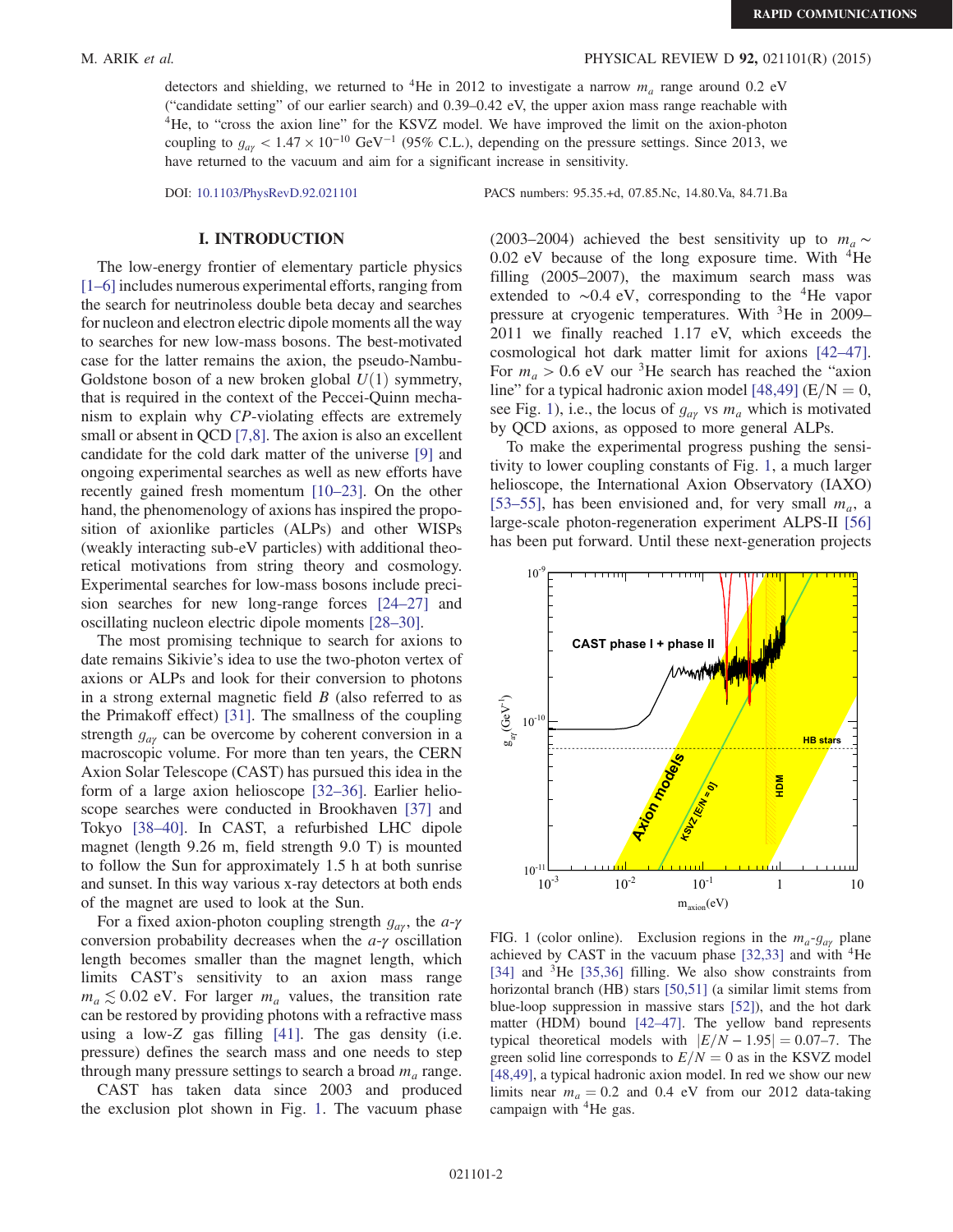### NEW SOLAR AXION SEARCH USING THE CERN AXION ... PHYSICAL REVIEW D 92, 021101(R) (2015)

become operational, CAST can push its boundaries by reducing background levels and increasing the exposure time. Therefore, CAST has engaged in a program of technical improvements and renewed data taking to achieve these goals.

We report here on results from our 2012 data-taking campaign with  ${}^{4}$ He gas. At each pressure setting, we integrated for about 7.5 h per detector (five solar trackings), in contrast to  $1.5$  h (one solar tracking) in our earlier  ${}^{4}$ He campaign. On the sunset side, new Micromegas detectors with improved shielding and veto were installed, decreasing the background level by an approximate factor of 4 [\[57\]](#page-5-15). The search masses were selected to cover a previous "candidate setting" ( $m_a \sim 0.2$  eV), where unusually many events above background had appeared, and the upper end of what can be reached with <sup>4</sup>He ( $m_a \sim 0.4$  eV) in order to reach the KSVZ (Kim, Shifman, Vainshtein, Zakharov model) axion line.

### **II. SYSTEM DESCRIPTION**  $\frac{1}{2}$

After completing the <sup>3</sup>He phase, the gas was removed from the system. The magnet bores were then filled with <sup>4</sup>He to take advantage of the sophisticated gas metering system capable of filling the cold bore in small steps with a reproducibility of better than 100 ppm [\[35\]](#page-5-12).

As explained in Ref. [\[36\],](#page-5-16) at increasingly higher gas densities  $(14-108$  mbar at 1.8 K), <sup>3</sup>He gas dynamics (convection and buoyancy) at the ends of the cold bore affect the density distribution along the cold bore. This effect progressively shortens the region with uniform density (effective coherence length) and also causes variations in the central density during the tilting of the magnet. In the  ${}^{4}$ He case, the densities involved are relatively low (up to 15.5 mbar at 1.8 K) and these effects are negligible.

For <sup>4</sup>He, the central gas density was calculated from the equation of state of the <sup>4</sup>He gas using the measured cold bore temperature, gas pressure and magnet vertical angle. The coherence length was taken as the magnet length of 9.26 m.

While computational fluid dynamics (CFD) simulations have not been performed for  ${}^{4}$ He, the  ${}^{3}$ He CFD simulations at a similar pressure over various vertical angles gave effective coherence lengths above  $L_{\text{eff}} = 8$  m. The main source of systematic error in the present result, according to our previous studies [\[33,34,36\]](#page-5-17) is given by the uncertainties on the gas dynamics inside the magnet bores. In order to estimate the effect of such uncertainties the upper limit calculation has been redone using a reduced effective coherence length  $L_{\text{eff}} = 8$  m for all vertical angles. This value represents a worst case scenario of the effect of gas dynamics on  $L_{\text{eff}}$  according to CFD simulations performed in Ref. [\[36\]](#page-5-16).

The x-ray detectors installed at CAST during the 2012 data-taking campaign were three Micromegas detectors of

the microbulk type [58–[61\]](#page-5-18) (one in the sunrise and two in the sunset side) and a pn-CCD detector in the focal plane of an x-ray telescope [\[62\]](#page-5-19) on the sunrise side. While the detectors on the sunrise side remained unchanged since the previous data-taking campaign, the Micromegas detectors on the sunset side were upgraded, improving the background levels of the detectors. This is the result of low background techniques developed for the Micromegas detectors [\[57\]](#page-5-15), where different strategies were exploited: the manufacturing technology of the novel microbulk Micromegas, the intrinsic radiopurity of the detectors [\[63\]](#page-5-20), the discrimination algorithms on the analysis, and different shielding strategies.

The upgrade focuses on reducing the contribution of the environmental gamma flux. The lead shielding thickness was increased (from 25 to 100 mm) and the design is more compact, improving the shielding around the pipes to the magnet. The inner copper shielding was increased from 5 to 10 mm of copper. It is connected to the magnet bores by a 10 mm thick copper pipe, which has an inner polytetrafluoroethylene coating of 2.5 mm thickness in order to attenuate the 8 keV copper fluorescence. In addition, the aluminum strongback was replaced by a more radiopure copper one, and all the components close to the detector have been carefully selected and cleaned. A plastic scintillator was installed on the top of the shielding, allowing the discrimination of background events induced by cosmic muons in the detectors (see Ref. [\[57\]](#page-5-15) for more details).

These upgrades reduce the background level to 1.3 and  $1.7 \times 10^{-6}$  c cm<sup>-2</sup> keV<sup>-1</sup> s<sup>-1</sup> for the sunset detectors 1 and 2, respectively, i.e., about a factor 4 lower than before, improving the signal-to-noise ratio by a factor of 2. Typical tracking and background spectra of one of the detectors in the sunset side are shown in Fig. [2.](#page-2-0) As seen both levels are compatible within their error. The background is dominated by the copper fluorescence at 8 keV, its escape peak above 5 keV and the Argon fluorescence around 3 keV. According to our current understanding of

<span id="page-2-0"></span>

FIG. 2 (color online). Comparison between background (blue bars) and tracking (red bars) spectra of one Micromegas detectors installed in the sunset side.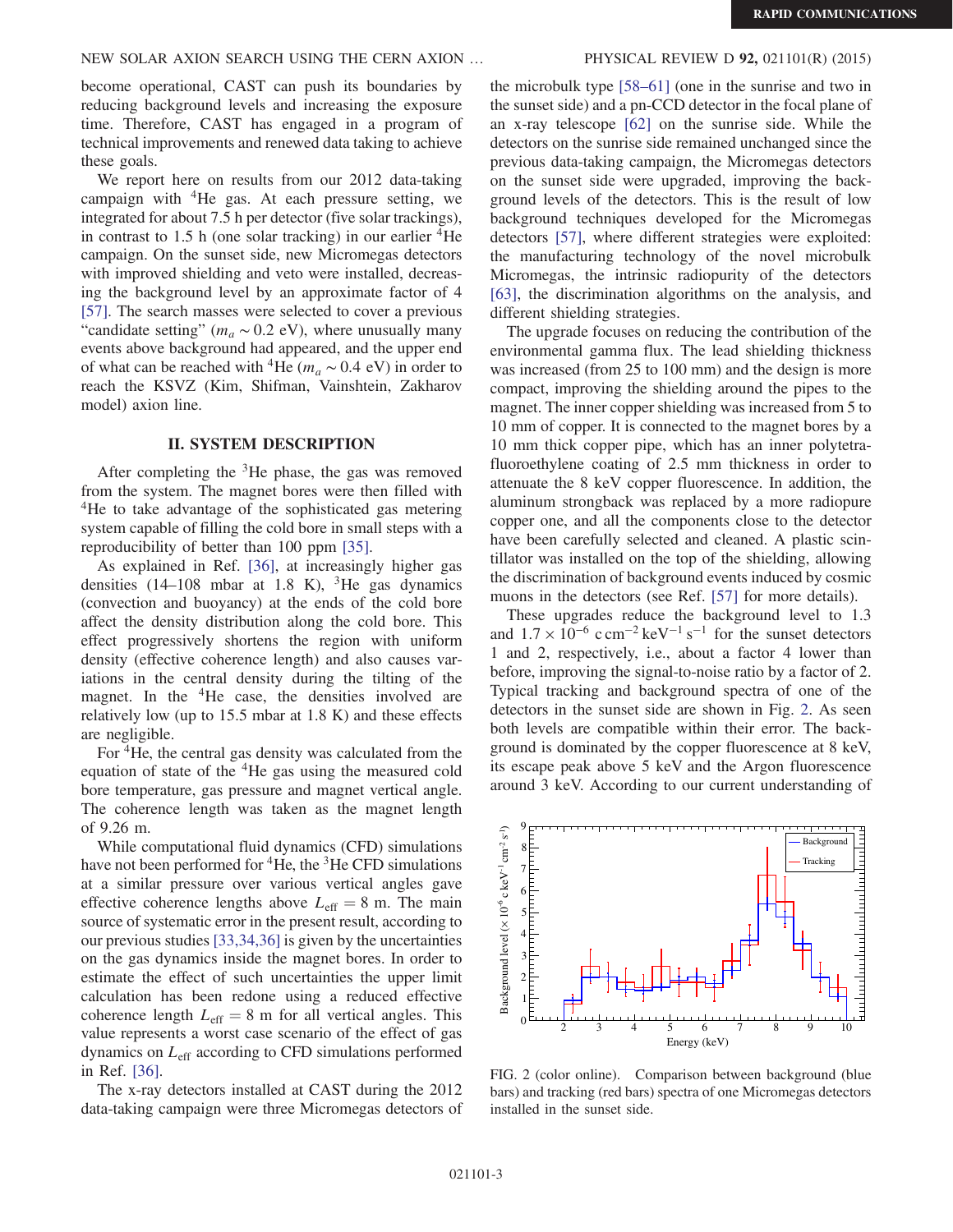the background [\[57,64,65\]](#page-5-15), these fluorescences are induced by secondary particles generated in the inner materials by external radiation, mainly muons that are not tagged by the active veto system. On the other hand, the detector response has been fully characterized by a detailed simulation [\[65\]](#page-5-21) and calibrations at different energies in an x-ray beam [\[66\]](#page-5-22). Moreover, daily calibrations allow us to monitor the performance of the detectors during the data-taking period (see Ref. [\[57\]](#page-5-15) for more details).

The extensive research program for the background reduction continues; different measurements in special set-ups have been performed, such as the ones underground at the Laboratorio Subterráneo de Canfranc [\[67\]](#page-5-23), where the cosmic muons are highly suppressed, and the test at surface level [\[66\].](#page-5-22) These special test benches, together with the simulations [\[65\]](#page-5-21), were crucial in order to understand the origin of the background in the Micromegas detectors. Additional upgrades have been implemented at CAST for the rescanned vacuum phase that started in 2013, like the AFTER [\[68\]](#page-5-24) front end electronics and a new design of the active shielding on the sunset side, with improved background levels on the Micromegas detectors further.

## III. DATA ANALYSIS AND RESULTS

The results presented in this work are related to the data acquired with three Micromegas detectors during 2012 using <sup>4</sup>He as a buffer gas. The total exposure time in axionsensitive conditions (solar tracking) was about 147 h per detector with a background time of 2277 h per detector. In the first part of the 2012 data-taking campaign, the axion mass range  $0.39 < m_a < 0.42$  eV was scanned, which corresponds to the pressure range 13.9–15.5 mbar at 1.8 K. During this period, 17 pressure settings were covered with a step size of 0.1 mbar and an effective average exposure time of ∼24 h per setting. In the second part of the data-taking campaign, a single setting at  $m_a \approx 0.20$  eV was covered during ~30 h.

The analysis of the data was performed in the same manner as in our previous publications [\[35,36\]](#page-5-12). In order to take into account the variations of the density inside the magnet bores during the trackings, an unbinned likelihood was implemented, where the likelihood function can be expressed as

$$
\log \mathcal{L} \propto -R_T + \sum_{i}^{n} \log R(t_i, E_i, d_i). \tag{1}
$$

Here,  $R_T$  is the expected number of counts from the axion to photon conversion over all the exposure time, energy and detectors. The sum is over each of the  $n$  detected counts during the tracking time, for an expected rate  $R(t_i, E_i, d_i)$  as a function of the event time  $t_i$ , energy  $E_i$  and detector  $d_i$ , given by the expression

M. ARIK et al. PHYSICAL REVIEW D 92, 021101(R) (2015)

$$
R(t, E, d) = B_d + S(t, E, d),
$$
 (2)

where  $B_d$  is the background level of the detector d.  $S(t, E, d)$  is the expected rate from axion conversion in the detector  $d$  given by

$$
S(t, E, d) = \frac{d\Phi_a}{dE} P_{a \to \gamma} \epsilon_d.
$$
 (3)

Here,  $\epsilon_d$  is the detector efficiency,  $\frac{d\Phi_a}{dE}$  is the differential solar axion flux, which can be parametrized [\[50\]](#page-5-13) by the expression

$$
\frac{d\Phi_a}{dE} = 6.02 \times 10^{10} g_{10}^2 \frac{E^{2.481}}{e^{E/1.205}} \text{ [cm}^{-2} \text{ s}^{-1} \text{ keV}^{-1} \text{]} \tag{4}
$$

<span id="page-3-0"></span>with  $g_{10} = g_{a\gamma}/(10^{-10} \text{ GeV}^{-1})$  and energies in keV.  $P_{a\rightarrow\gamma}$  is the axion to photon conversion probability inside a strong magnetic field [\[41\]](#page-5-6), given by

$$
P_{a \to \gamma} = \left(\frac{g_{a\gamma}B}{2}\right)^2 \frac{1 + e^{-\Gamma L} - 2e^{-\Gamma L/2}\cos(qL)}{q^2 + \Gamma^2/4},\qquad(5)
$$

where  $q = |m_a^2 - m_\gamma^2|/(2E)$  is the axion-photon momentum transfer in a magnetic field  $B$  and  $\Gamma$  is the absorption coefficient in the buffer gas.

As explained in Ref. [\[34\],](#page-5-11) the dependence on  $m_a$  in the expressions above is included in the conversion probability given in Eq. [\(5\),](#page-3-0) where  $P_{a\rightarrow\gamma}$  is enhanced for axion masses that match the refractive photon mass  $m_{\gamma}$  as determined by the buffer gas density. Therefore for a given axion mass  $m_a$ , only the counts for which the coherence condition is fulfilled will contribute to the likelihood function  $\log \mathcal{L}$ .

By maximizing  $\log \mathcal{L}$  a best-fit value  $g_{\min}^4$  is obtained. This value is compatible with the absence of a signal in the entire axion mass range and thus an upper limit on  $g_{\alpha\nu}$  is extracted, by integrating the Bayesian posterior probability from zero up to 95% with a flat prior in  $g_{a\gamma}^4$ . The computed upper limit for several values of  $m_a$  is displayed in red in Fig. [1.](#page-1-0) A close view of the excluded region is shown in Fig. [3](#page-4-4), where only the axion mass range scanned during the 2012 data-taking campaign is included.

This demonstrates that CAST improves its previous limit for axion masses  $0.39 < m_a < 0.42$  eV, down to an average value of the coupling constant  $g_{a\gamma}$ ~  $1.47 \times 10^{-10}$  GeV<sup>-1</sup>. Moreover, the "candidate setting" around 0.2 eV was rescanned and in the absence of an axion signature a coupling limit of  $g_{\text{av}} < 1.40 \times 10^{-10} \text{ GeV}^{-1}$ at a 95% of C.L. was derived. In contrast to the previous results [\[34](#page-5-11)–36], the structure of the excluded region has a smooth shape, because of considerably larger exposure time per step, resulting in smaller statistical fluctuations.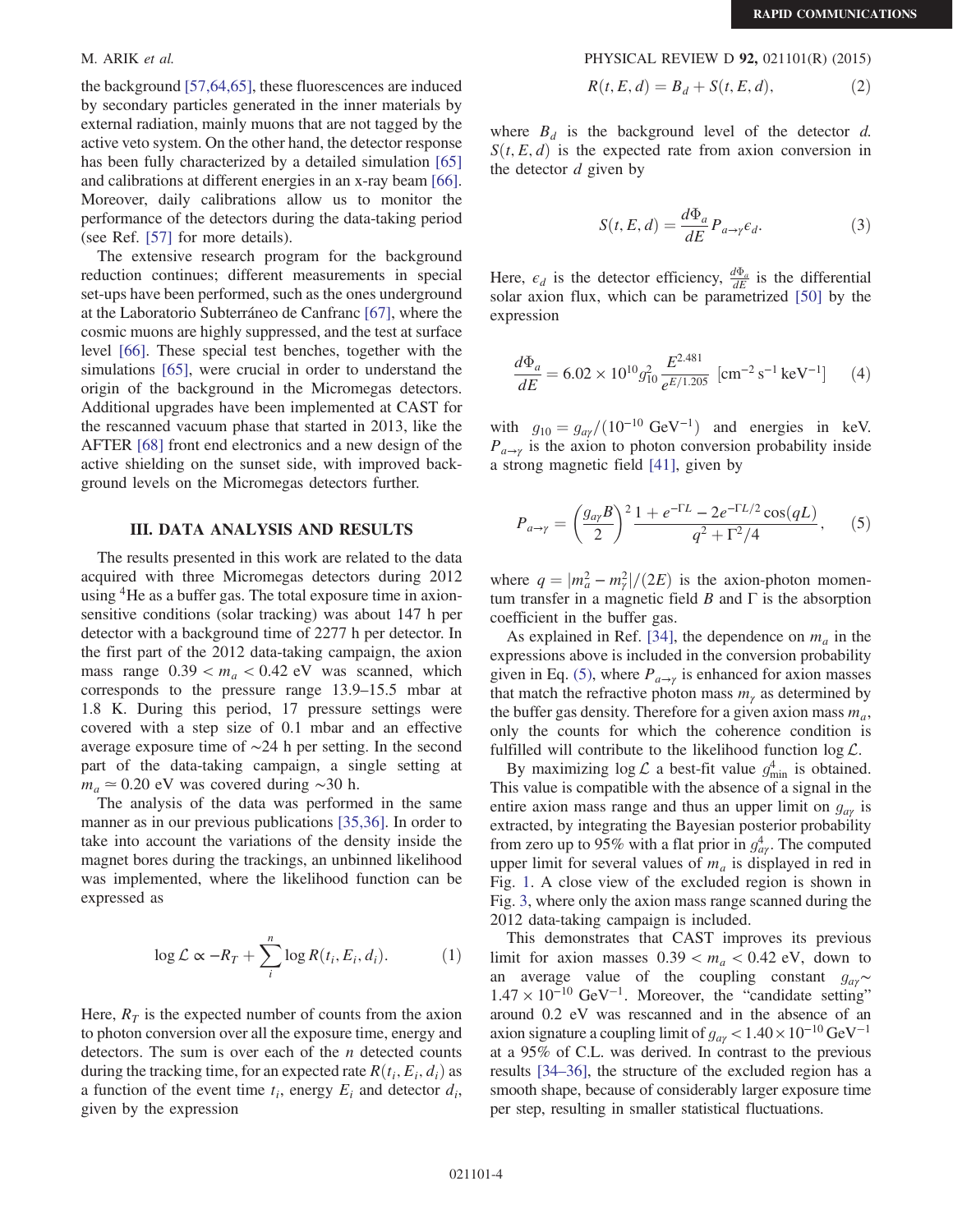<span id="page-4-4"></span>

FIG. 3 (color online). Expanded view of the limit achieved during the 2012 CAST data-taking campaign, using <sup>4</sup>He as buffer gas. The plot on the bottom corresponds to the "candidate setting" at 0.2 eV, while the plot on the top is the excluded region above 0.4 eV. The green line represents the KSVZ benchmark model with  $E/N = 0$ .

## IV. CONCLUSIONS

After finishing its initial mission of searching for solar axions up to the largest  $m_a$  value that could be reasonably reached with <sup>3</sup>He, CAST has embarked on a program of technical improvements aimed at increasing its sensitivity. Here we reported the first results from a new <sup>4</sup>He run with

significantly reduced background rates in two narrow  $m_a$ bands around 0.2 and 0.4 eV. The bounds on  $g_{a\gamma}$  were significantly improved in these regions, allowing us to cross the KSVZ axion line near the highest possible <sup>4</sup>He pressure.

Since 2013, we have returned to vacuum measurements, i.e., the low-mass regime,  $m_a < 0.02$  eV. With various further improvements, notably an additional x-ray telescope, we aim at a sensitivity for  $g_{\alpha\gamma} \simeq 0.6 \times 10^{-10} \text{ GeV}^{-1}$ for these low masses that could even surpass a recently improved stellar-evolution bound from the helium-burning lifetime of globular-cluster stars [\[51\]](#page-5-25). This low-mass regime, while far away from the "axion line," is important in the context of ALPs; e.g., the propagation of TeV gamma rays in large-scale astrophysical magnetic fields can be addressed by a possible photon-ALP conversion.

## ACCEPT CHEMICS

We thank CERN for hosting CAST and for technical support to operate the magnet and cryogenics. We thank the CERN CFD team for their essential contribution to the CFD work. We acknowledge support from NSERC (Canada), MSES (Croatia), CEA (France), BMBF (Germany) under the Grants No. 05 CC2EEA/9 and No. 05 CC1RD1/0 and DFG (Germany) under Grants No. HO 1400/7-1 and No. EXC-153, GSRT (Greece), NSRF: Heracleitus II, RFFR (Russia), and the Spanish Ministry of Economy and Competitiveness (MINECO) under Grants No. FPA2008-03456, No. FPA2011-24058 and No. EIC-CERN-2011-0006. This work was partially funded by the European Regional Development Fund (ERDF/FEDER), the European Research Council (ERC) under Grant No. ERC-2009-StG-240054 (T-REX), Turkish Atomic Energy Authority (TAEK), National Science Foundation (USA) under Award No. 0239812 and NASA under the Grant No. NAG5-10842. Part of this work was performed under the auspices of the U.S. Department of Energy by Lawrence Livermore National Laboratory under Contract No. DE-AC52-07NA27344.

- <span id="page-4-0"></span>[1] J. Jaeckel and A. Ringwald, [Annu. Rev. Nucl. Part. Sci.](http://dx.doi.org/10.1146/annurev.nucl.012809.104433) 60, [405 \(2010\)](http://dx.doi.org/10.1146/annurev.nucl.012809.104433).
- [2] A. Ringwald, *[Phys. Dark Univ.](http://dx.doi.org/10.1016/j.dark.2012.10.008)* **1**, 116 (2012).
- [3] J.L. Hewett *et al.*, [arXiv:1205.2671.](http://arXiv.org/abs/1205.2671)
- [4] K. Baker *et al.*, [Ann. Phys. \(Berlin\)](http://dx.doi.org/10.1002/andp.201300727) **525**, A93 (2013).
- [5] R. Essig et al., [arXiv:1311.0029.](http://arXiv.org/abs/1311.0029)
- [6] A. Ringwald, L. J. Rosenberg, and G. Rybka, Axions and other similar particles, in K. A. Olive et al. (Particle Data Group), Chin. Phys. C 38[, 090001 \(2014\).](http://dx.doi.org/10.1088/1674-1137/38/9/090001)
- <span id="page-4-1"></span>[7] R. D. Peccei, [Lect. Notes Phys.](http://dx.doi.org/10.1007/978-3-540-73518-2) **741**, 3 (2008).
- [8] J. E. Kim and G. Carosi, [Rev. Mod. Phys.](http://dx.doi.org/10.1103/RevModPhys.82.557) 82, 557 (2010).
- <span id="page-4-2"></span>[9] P. Sikivie, [Lect. Notes Phys.](http://dx.doi.org/10.1007/978-3-540-73518-2) 741, 19 (2008).
- <span id="page-4-3"></span>[10] S. J. Asztalos et al. (ADMX Collaboration), [Phys. Rev. Lett.](http://dx.doi.org/10.1103/PhysRevLett.104.041301) 104[, 041301 \(2010\).](http://dx.doi.org/10.1103/PhysRevLett.104.041301)
- [11] S. J. Asztalos et al. (ADMX Collaboration), [Nucl. Instrum.](http://dx.doi.org/10.1016/j.nima.2011.07.019) [Methods Phys. Res., Sect. A](http://dx.doi.org/10.1016/j.nima.2011.07.019) 656, 39 (2011).
- [12] K. van Bibber and G. Carosi, [arXiv:1304.7803.](http://arXiv.org/abs/1304.7803)
- [13] G. Rybka, *[Phys. Dark Univ.](http://dx.doi.org/10.1016/j.dark.2014.05.003)* 4, 14 (2014).